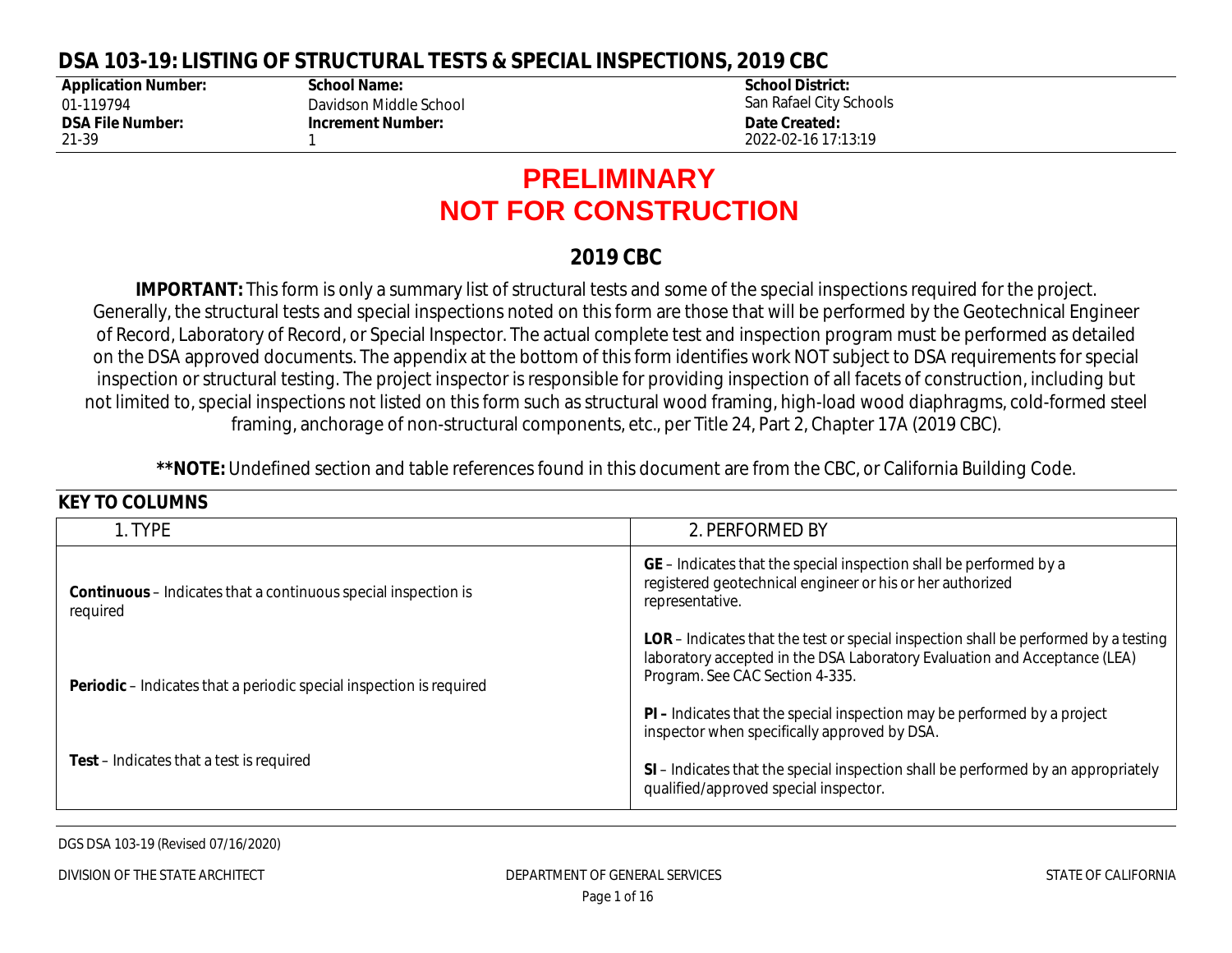### **DSA 103-19: LISTING OF STRUCTURAL TESTS & SPECIAL INSPECTIONS (Concrete), 2019 CBC**

| Table 1705A.3; ACI 318-14 Sections 26.12 & 26.13 |
|--------------------------------------------------|
|--------------------------------------------------|

| <b>Application Number:</b> | School Name:             | <b>School District:</b> |
|----------------------------|--------------------------|-------------------------|
| 01-119794                  | Davidson Middle School   | San Rafael City Schools |
| <b>DSA File Number:</b>    | <b>Increment Number:</b> | Date Created:           |
| 21-39                      |                          | 2022-02-16 17:13:19     |

|                         | 7. CAST-IN-PLACE CONCRETE                                                                                                                                          |                                                                                          |                 |                                                                                                                                                                                                                                       |
|-------------------------|--------------------------------------------------------------------------------------------------------------------------------------------------------------------|------------------------------------------------------------------------------------------|-----------------|---------------------------------------------------------------------------------------------------------------------------------------------------------------------------------------------------------------------------------------|
|                         | <b>Test or Special Inspection</b>                                                                                                                                  | <b>Type</b>                                                                              | Performed<br>By | <b>Code References and Notes</b>                                                                                                                                                                                                      |
|                         | <b>Material Verification and Testing:</b>                                                                                                                          |                                                                                          |                 |                                                                                                                                                                                                                                       |
| ⊽                       | a. Verify use of required design mix.                                                                                                                              | Periodic                                                                                 | <b>SI</b>       | Table 1705A.3 Item 5, 1910A.1.                                                                                                                                                                                                        |
| $\overline{\mathbf{v}}$ | <b>b.</b> Identifiy, sample, and test reinforcing steel.                                                                                                           | Test                                                                                     | <b>LOR</b>      | 1910A.2; ACI 318-14 Section 26.6.1.2; DSA IR 17-10. (See Appendix for<br>exemptions.)                                                                                                                                                 |
| $\sqrt{}$               | c. During concrete placement, fabricate specimens<br>for strength tests, perform slump and air content<br>tests, and determine the temperature of the<br>concrete. | <b>Test</b>                                                                              | <b>LOR</b>      | Table 1705A.3 Item 6; ACI 318-14 Sections 26.5 & 26.12.                                                                                                                                                                               |
| $\overline{\mathbf{v}}$ | <b>d.</b> Test concrete $(fc)$ .                                                                                                                                   | Test                                                                                     | <b>LOR</b>      | 1905A.1.15; ACI 318-14 Section 26.12.                                                                                                                                                                                                 |
|                         | Inspection:                                                                                                                                                        |                                                                                          |                 |                                                                                                                                                                                                                                       |
| $\overline{\mathbf{v}}$ | e. Batch plant inspection: Eliminated                                                                                                                              | <b>See Notes</b>                                                                         | <b>SI</b>       | Default of 'Continuous' per 1705A.3.3. If approved by DSA, batch plant<br>inspection may be reduced to 'Periodic' subject to requirements in<br>Section 1705A.3.3.1, or eliminated per 1705A.3.3.2. (See Appendix for<br>exemptions.) |
|                         | f. Welding of reinforcing steel.                                                                                                                                   | Provide special inspection per STEEL, Category 19.1(d) & (e) and/or 19.2(g) & (h) below. |                 |                                                                                                                                                                                                                                       |

**8. PRESTRESSED / POST-TENSIONED CONCRETE (in addition to Cast-in-Place Concrete tests and inspections):**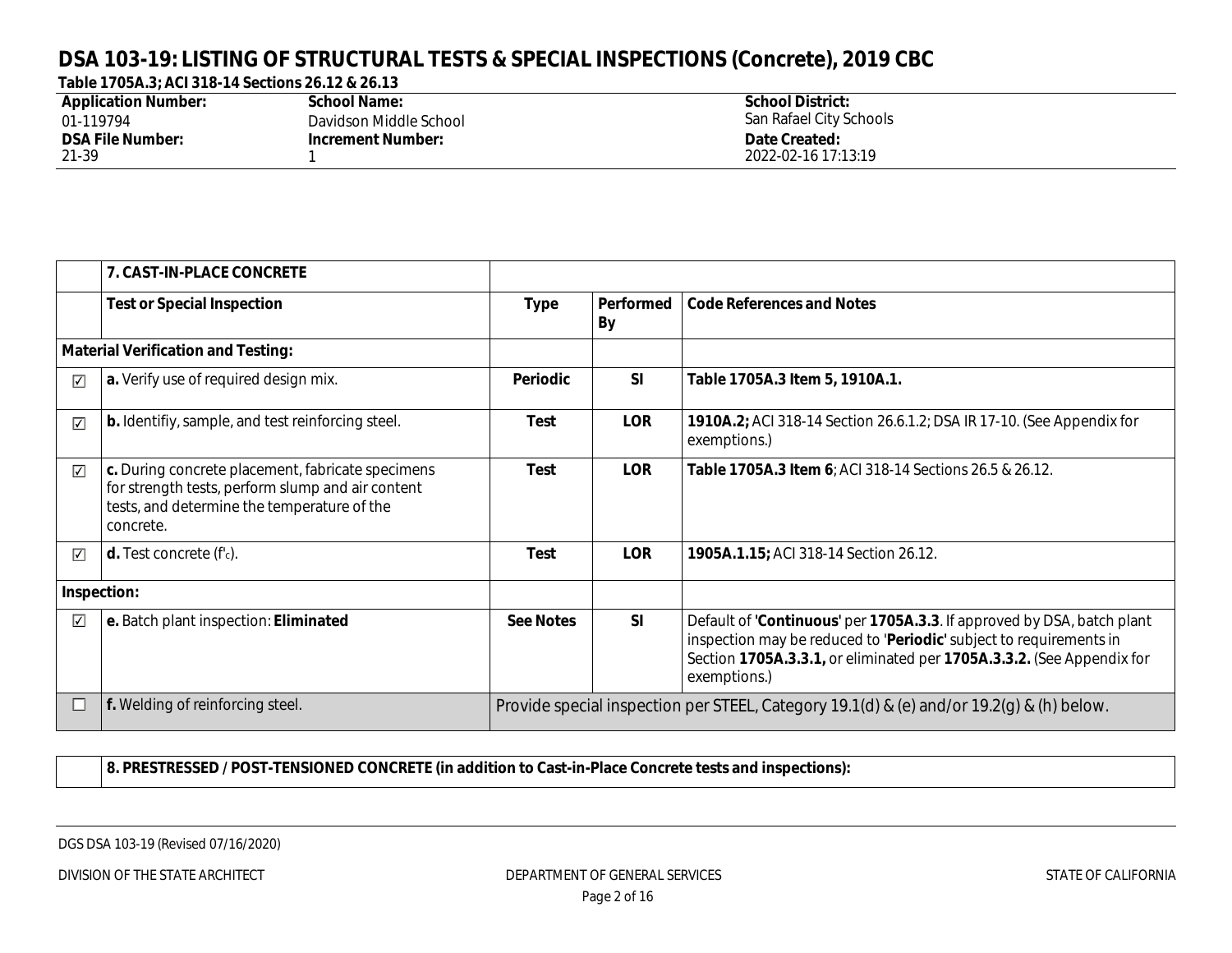## **DSA 103-19: LISTING OF STRUCTURAL TESTS & SPECIAL INSPECTIONS (Concrete), 2019 CBC**

| Table 1705A.3; ACI 318-14 Sections 26.12 & 26.13 |  |  |
|--------------------------------------------------|--|--|
|--------------------------------------------------|--|--|

| <b>Application Number:</b> | School Name:             | <b>School District:</b> |
|----------------------------|--------------------------|-------------------------|
| 01-119794                  | Davidson Middle School   | San Rafael City Schools |
| <b>DSA File Number:</b>    | <b>Increment Number:</b> | Date Created:           |
| 21-39                      |                          | 2022-02-16 17:13:19     |

| <b>Test or Special Inspection</b>                                                                                   | <b>Type</b>       | Performed<br>By | Code References and Notes                                                                                  |
|---------------------------------------------------------------------------------------------------------------------|-------------------|-----------------|------------------------------------------------------------------------------------------------------------|
| a. Sample and test prestressing tendons and<br>anchorages.                                                          | Test              | <b>LOR</b>      | 1705A.3.4, 1910A.3                                                                                         |
| <b>b.</b> Inspect placement of prestressing tendons.                                                                | <b>Periodic</b>   | <b>SI</b>       | 1705A.3.4, Table 1705A.3 Items 1 & 9.                                                                      |
| $\vert$ c. Verify in-situ concrete strength prior to stressing<br>of post-tensioning tendons.                       | <b>Periodic</b>   | <b>SI</b>       | Table 1705A.3 Item 11. Special inspector to verify specified concrete<br>strength test prior to stressing. |
| d. Inspect application of post-tensioning or<br>prestressing forces and grouting of bonded<br>prestressing tendons. | <b>Continuous</b> | <b>SI</b>       | 1705A.3.4, Table 1705A.3 Item 9; ACI 318-14 Section 26.13                                                  |

|                                                                                             | 9. PRECAST CONCRETE (in addition to Cast-in-Place Concrete tests and inspections): |                   |           |                                                                                       |  |
|---------------------------------------------------------------------------------------------|------------------------------------------------------------------------------------|-------------------|-----------|---------------------------------------------------------------------------------------|--|
| <b>Test or Special Inspection</b><br>Code References and Notes<br>  Performed<br>Type<br>By |                                                                                    |                   |           |                                                                                       |  |
|                                                                                             | a. Inspect fabrication of precast concrete members.                                | <b>Continuous</b> | <b>SI</b> | ACI 318-14 Section 26.13.                                                             |  |
|                                                                                             | <b>b.</b> Inspect erection of precast concrete members.                            | <b>Periodic</b>   | $SI^*$    | Table 1705A.3 Item 10. * May be performed by PI when specifically<br>approved by DSA. |  |

| 10. SHOTCRETE (in addition to Cast-in-Place Concrete tests and inspections): |      |    |                                       |
|------------------------------------------------------------------------------|------|----|---------------------------------------|
| Test or Special Inspection                                                   | Type | Bv | Performed   Code References and Notes |

DGS DSA 103-19 (Revised 07/16/2020)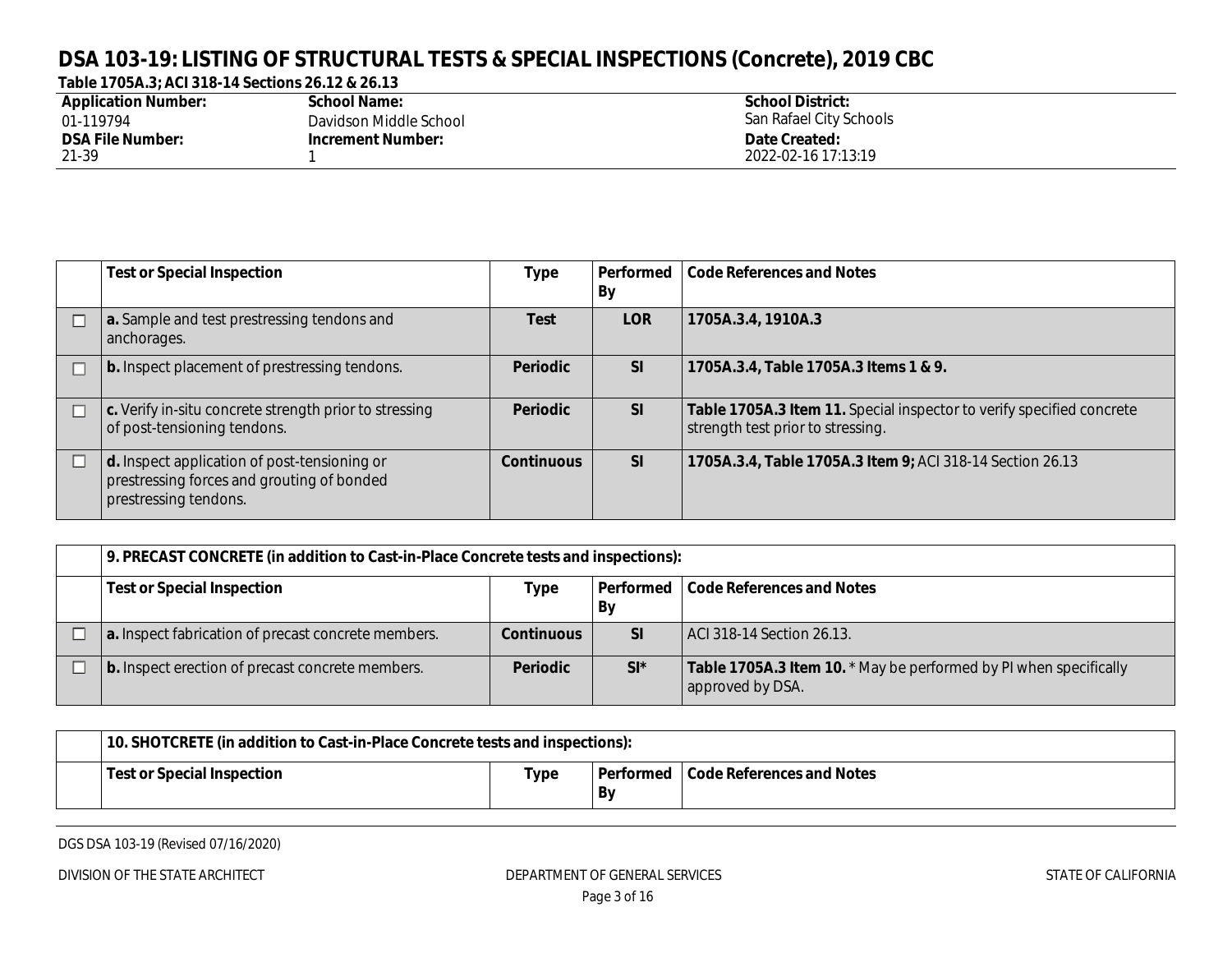## **DSA 103-19: LISTING OF STRUCTURAL TESTS & SPECIAL INSPECTIONS (Concrete), 2019 CBC**

#### **Table 1705A.3; ACI 318-14 Sections 26.12 & 26.13**

| <b>Application Number:</b> | School Name:             | <b>School District:</b> |
|----------------------------|--------------------------|-------------------------|
| 01-119794                  | Davidson Middle School   | San Rafael City Schools |
| <b>DSA File Number:</b>    | <b>Increment Number:</b> | Date Created:           |
| 21-39                      |                          | 2022-02-16 17:13:19     |

| a. Inspect shotcrete placement for proper<br>application techniques. | <b>Continuous</b> | <b>SI</b>  | 1705A.19, Table 1705A.3 Item 7, 1908A.6, 1908A.7, 1908A.8,<br>1908A.9, 1908A.11, 1908A.12. See ACI 506.2-13 Section 3.4,<br>ACI 506R-16. |
|----------------------------------------------------------------------|-------------------|------------|------------------------------------------------------------------------------------------------------------------------------------------|
| $\vert$ b. Sample and test shotcrete ( $f_c$ ).                      | <b>Test</b>       | <b>LOR</b> | 1908A.5, 1908A.10.                                                                                                                       |

|   | <b>11. POST-INSTALLED ANCHORS:</b>                |                  |                 |                                                                                                                                                                                                                                    |
|---|---------------------------------------------------|------------------|-----------------|------------------------------------------------------------------------------------------------------------------------------------------------------------------------------------------------------------------------------------|
|   | <b>Test or Special Inspection</b>                 | Type             | Performed<br>By | <b>Code References and Notes</b>                                                                                                                                                                                                   |
| ⊽ | a. Inspect installation of post-installed anchors | <b>See Notes</b> | $SI^*$          | 1617A.1.19, Table 1705A.3 Item 4a (Continuous) & 4b (Periodic),<br>1705A.3.8 (See Appendix for exemptions). ACI 318-14 Sections 17.8 &<br>26.13. * May be performed by the project inspector when specifically<br>approved by DSA. |
| ⊽ | b. Test post-installed anchors.                   | Test             | <b>LOR</b>      | 1910A.5. (See Appendix for exemptions.)                                                                                                                                                                                            |

| <b>12. OTHER CONCRETE:</b>        |      |    |                                       |
|-----------------------------------|------|----|---------------------------------------|
| <b>Test or Special Inspection</b> | Type | By | Performed   Code References and Notes |
| а.                                |      |    |                                       |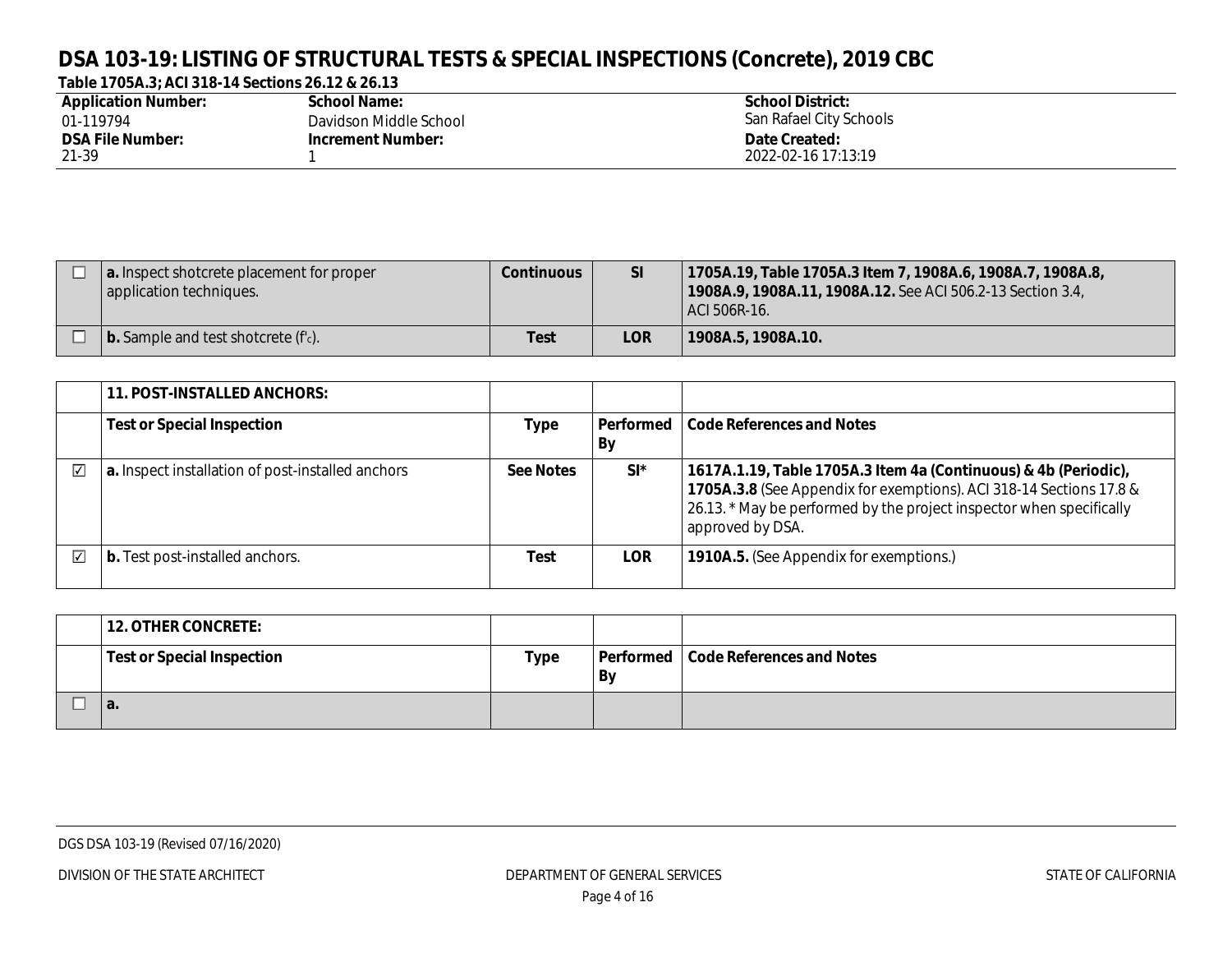| <b>Application Number:</b> | <b>School Name:</b>      | <b>School District:</b> |
|----------------------------|--------------------------|-------------------------|
| 01-119794                  | Davidson Middle School   | San Rafael City Schools |
| <b>DSA File Number:</b>    | <b>Increment Number:</b> | Date Created:           |
| 21-39                      |                          | 2022-02-16 17:13:19     |

|                         | 17. STRUCTURAL STEEL, COLD-FORMED STEEL AND ALUMINUM USED FOR STRUCTURAL PURPOSES                                                                                                                       |                 |                 |                                                                                                                                                                                                                   |  |  |  |
|-------------------------|---------------------------------------------------------------------------------------------------------------------------------------------------------------------------------------------------------|-----------------|-----------------|-------------------------------------------------------------------------------------------------------------------------------------------------------------------------------------------------------------------|--|--|--|
|                         | <b>Material Verification and Testing:</b>                                                                                                                                                               |                 |                 |                                                                                                                                                                                                                   |  |  |  |
|                         | <b>Test or Special Inspection</b>                                                                                                                                                                       | <b>Type</b>     | Performed<br>By | <b>Code References and Notes</b>                                                                                                                                                                                  |  |  |  |
| $\sqrt{}$               | a. Verify identification of all materials and:<br>. Mill certificates indicate material properties that comply<br>with requirements.<br>• Material sizes, types and grades comply with<br>requirements. | <b>Periodic</b> | $\star$         | Table 1705A.2.1 Item 3a 3c. 2202A.1; AISI S100-16 Section A3.1 & A3.2.<br>AISI S240-15 Section A3 & A5, AISI S220-15 Sections A4 & A6. * By special<br>inspector or qualified technician when performed off-site. |  |  |  |
| $\overline{\mathbf{v}}$ | <b>b.</b> Test unidentified materials                                                                                                                                                                   | Test            | <b>LOR</b>      | 2202A.1.                                                                                                                                                                                                          |  |  |  |
| L                       | c. Examine seam welds of HSS shapes                                                                                                                                                                     | <b>Periodic</b> | SI              | <b>DSA IR 17-3.</b>                                                                                                                                                                                               |  |  |  |
| Inspection:             |                                                                                                                                                                                                         |                 |                 |                                                                                                                                                                                                                   |  |  |  |
| $\blacktriangledown$    | d. Verify and document steel fabrication per DSA-approved<br>construction documents.                                                                                                                    | <b>Periodic</b> | <b>SI</b>       | Not applicable to cold-formed steel light-frame construction, except for<br>trusses (1705A.2.4).                                                                                                                  |  |  |  |

|                                                                             | <b>18. HIGH-STRENGTH BOLTS: RCSC 2014</b>                                                                                                                |                 |                 |                                                                                                                                              |  |  |
|-----------------------------------------------------------------------------|----------------------------------------------------------------------------------------------------------------------------------------------------------|-----------------|-----------------|----------------------------------------------------------------------------------------------------------------------------------------------|--|--|
| Material Verification and Testing of High-Strength Bolts, Nuts and Washers: |                                                                                                                                                          |                 |                 |                                                                                                                                              |  |  |
|                                                                             | <b>Test or Special Inspection</b>                                                                                                                        | Type            | Performed<br>By | Code References and Notes                                                                                                                    |  |  |
|                                                                             | a. Verify identification markings and manufacturer's<br>certificates of compliance conform to ASTM standards<br>specified in the DSA-approved documents. | <b>Periodic</b> | <b>SI</b>       | Table 1705A.2.1 Items 1a & 1b, 2202A.1; AISC 360-16 Section A3.3, J3.1,<br>and N3.2; RCSC 2014 Section 1.5 & 2.1; DSA IR 17-8 & DSA IR 17-9. |  |  |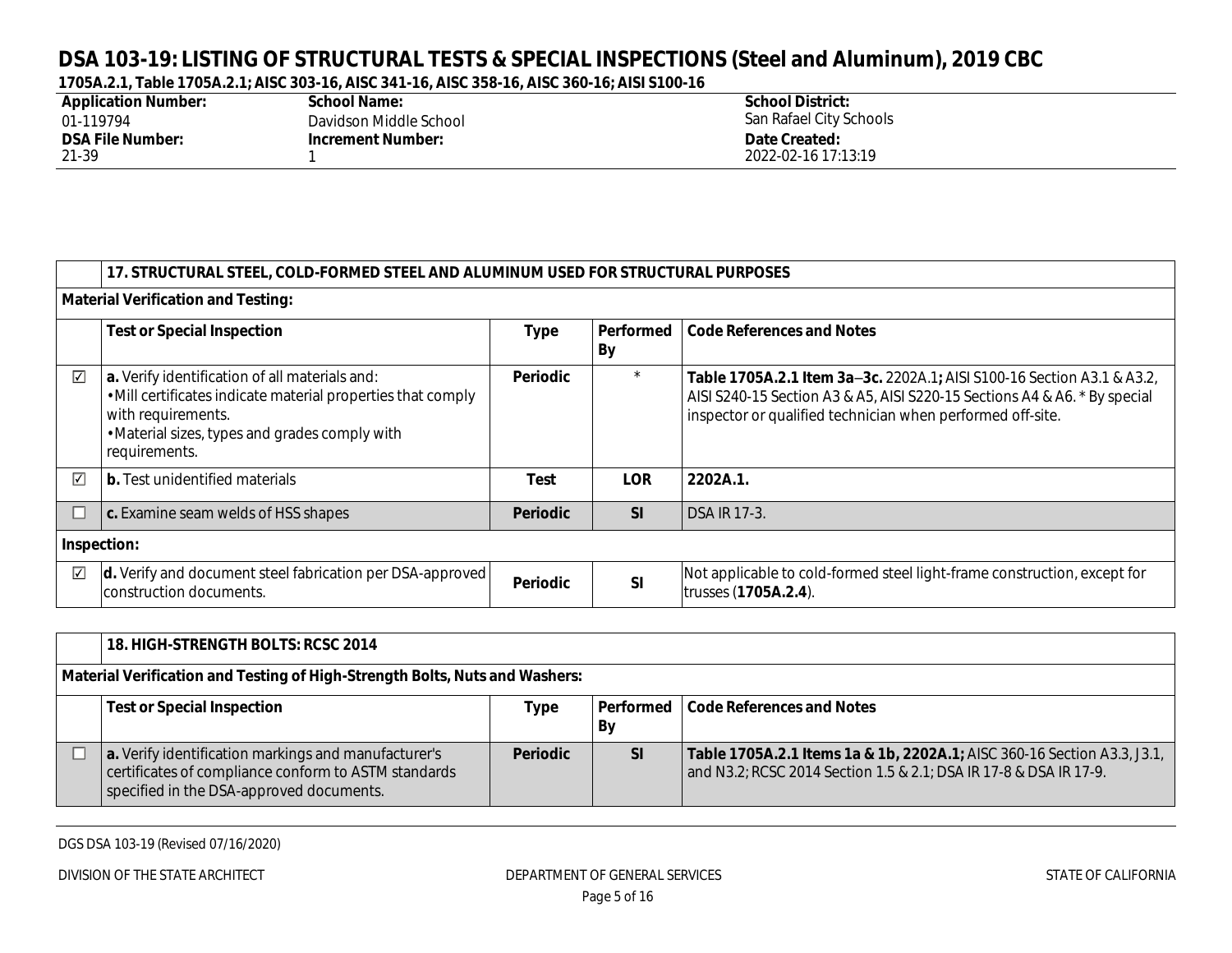| <b>Application Number:</b> | <b>School Name:</b>      | <b>School District:</b> |
|----------------------------|--------------------------|-------------------------|
| 01-119794                  | Davidson Middle School   | San Rafael City Schools |
| <b>DSA File Number:</b>    | <b>Increment Number:</b> | Date Created:           |
| 21-39                      |                          | 2022-02-16 17:13:19     |

| <b>b.</b> Test high-strength bolts, nuts and washers.  | Test            | <b>LOR</b> | Table 1705A.2.1 Item 1c, 2213A.1; RCSC 2014 Section 7.2; DSA IR 17-8.                                                                                                                                        |  |  |
|--------------------------------------------------------|-----------------|------------|--------------------------------------------------------------------------------------------------------------------------------------------------------------------------------------------------------------|--|--|
| Inspection of High-Strength Bolt Installation:         |                 |            |                                                                                                                                                                                                              |  |  |
| $\mathbf c$ . Bearing-type ("snug tight") connections. | <b>Periodic</b> | <b>SI</b>  | Table 1705A.2.1 Item 2a, 1705A.2.6, 2204A.2; AISC 360-16 J3.1, J3.2,<br>M2.5 & N5.6; RCSC 2014 Section 9.1; DSA IR 17-9.                                                                                     |  |  |
| d. Pretensioned and slip-critical connections.         |                 | <b>SI</b>  | Table 1705A.2.1 Items 2b & 2c, 1705A.2.6, 2204A.2; AISC 360-16 J3.1,<br>J3.2, M2.5 & N5.6; RCSC 2014 Sections 9.2 & 9.3; DSA IR 17-9. *<br>"Continuous" or "Periodic" depends on the tightening method used. |  |  |

| <b>19. WELDING:</b>                                  | 1705A.2.5, Table 1705A.2.1 Items 4 & 5; AWS D1.1 and AWS D1.8 for structural steel; AWS<br>D1.2 for Aluminum; AWS D1.3 for cold-formed steel; AWS D1.4 for reinforcing steel; DSA IR 17-<br>3 (See Appendix for exemptions.) |
|------------------------------------------------------|------------------------------------------------------------------------------------------------------------------------------------------------------------------------------------------------------------------------------|
| Verification of Materials, Equipment, Welders, etc.: |                                                                                                                                                                                                                              |

|                         | <b>Test or Special Inspection</b>                                                                                                  | <b>Type</b>     | Performed<br>By | Code References and Notes |
|-------------------------|------------------------------------------------------------------------------------------------------------------------------------|-----------------|-----------------|---------------------------|
| ☑                       | a. Verify weld filler material identification markings per<br>AWS designation listed on the DSA-approved documents<br>and the WPS. | <b>Periodic</b> | <b>SI</b>       | <b>DSA IR 17-3.</b>       |
| $\overline{\mathbf{v}}$ | b. Verify weld filler material manufacturer's certificate of<br>compliance.                                                        | <b>Periodic</b> | <b>SI</b>       | <b>DSA IR 17-3.</b>       |
| $\overline{\checkmark}$ | c. Verify WPS, welder qualifications and equipment.                                                                                | <b>Periodic</b> | <b>SI</b>       | <b>DSA IR 17-3.</b>       |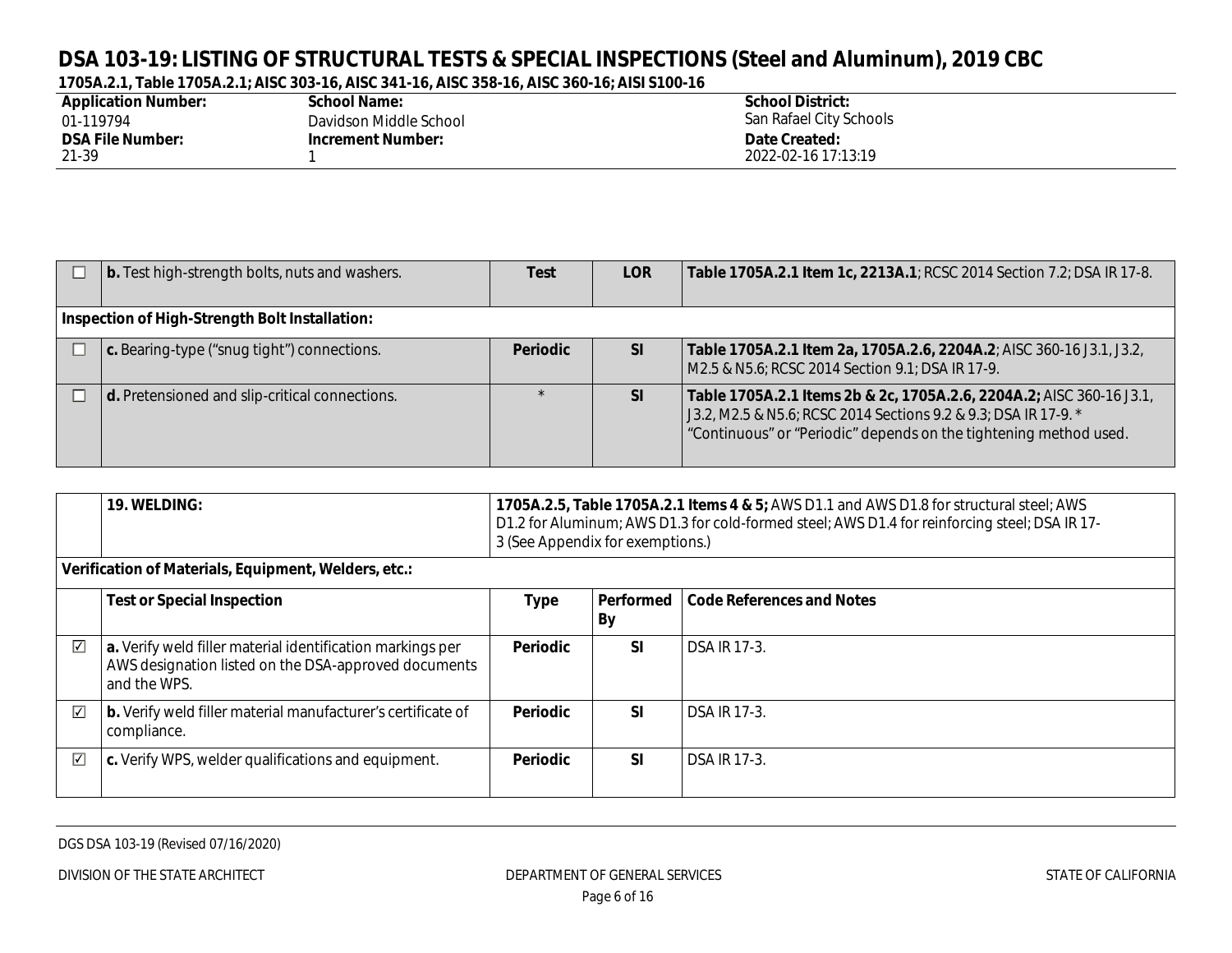| <b>Application Number:</b> | <b>School Name:</b>      | <b>School District:</b> |
|----------------------------|--------------------------|-------------------------|
| 01-119794                  | Davidson Middle School   | San Rafael City Schools |
| <b>DSA File Number:</b>    | <b>Increment Number:</b> | Date Created:           |
| 21-39                      |                          | 2022-02-16 17:13:19     |

| <b>19.1 SHOP WELDING:</b>                                                                                      |                   |           |                                                                                                            |  |  |
|----------------------------------------------------------------------------------------------------------------|-------------------|-----------|------------------------------------------------------------------------------------------------------------|--|--|
| <b>Test or Special Inspection</b>                                                                              | <b>Type</b>       | By        | Performed   Code References and Notes                                                                      |  |  |
| a. Inspect groove welds, multi-pass fillet welds, single pass<br>fillet welds $> 5/16$ ", plug and slot welds. | <b>Continuous</b> | <b>SI</b> | Table 1705A.2.1 Items 5a.1 4; AISC 360-16 (and AISC 341-16 as<br>applicable); DSA IR 17-3.                 |  |  |
| $\vert$ b. Inspect single-pass fillet welds $\leq 5/16$ , floor and roof<br>deck welds.                        | <b>Periodic</b>   | <b>SI</b> | 1705A.2.2, Table 1705A.2.1 Items 5a.5 & 5a.6; AISC 360-16 (and AISC<br>341-16 as applicable); DSA IR 17-3. |  |  |
| $\vert$ c. Inspect welding of stairs and railing systems.                                                      | <b>Periodic</b>   | SI        | <b>1705A.2.1;</b> AISC 360-16 (and AISC 341-16 as applicable); AWS D1.1 & D1.3;<br><b>DSA IR 17-3.</b>     |  |  |
| d. Verification of reinforcing steel weldability<br>other than ASTM A706.                                      | <b>Periodic</b>   | SI        | 1705A.3.1; AWS D1.4; DSA IR 17-3. Verify carbon equivalent reported on<br>mill certificates.               |  |  |
| $\vert$ e. Inspect welding of reinforcing steel.                                                               | <b>Continuous</b> | <b>SI</b> | Table 1705A.2.1 Item 5b, 1705A.3.1, Table 1705A.3 Item 2, 1903A.8;<br>AWS D1.4; DSA IR 17-3.               |  |  |

| <b>19.2 FIELD WELDING:</b>                                                                                     |                   |                 |                                                                                        |  |
|----------------------------------------------------------------------------------------------------------------|-------------------|-----------------|----------------------------------------------------------------------------------------|--|
| <b>Test or Special Inspection</b>                                                                              | Type              | Performed<br>By | Code References and Notes                                                              |  |
|                                                                                                                |                   |                 |                                                                                        |  |
| a. Inspect groove welds, multi-pass fillet welds, single pass<br>fillet welds $> 5/16$ ", plug and slot welds. | <b>Continuous</b> | <b>SI</b>       | Table 1705A.2.1 Items 5a.1 4; AISC 360-16 (AISC 341-16 as<br>applicable); DSA IR 17-3. |  |
| <b>b.</b> Inspect single-pass fillet welds $\leq 5/16$ ".                                                      | <b>Periodic</b>   | <b>SI</b>       | Table 1705A.2.1 Item 5a.5; AISC 360-16 (AISC 341-16 as applicable); DSA<br>IR 17-3.    |  |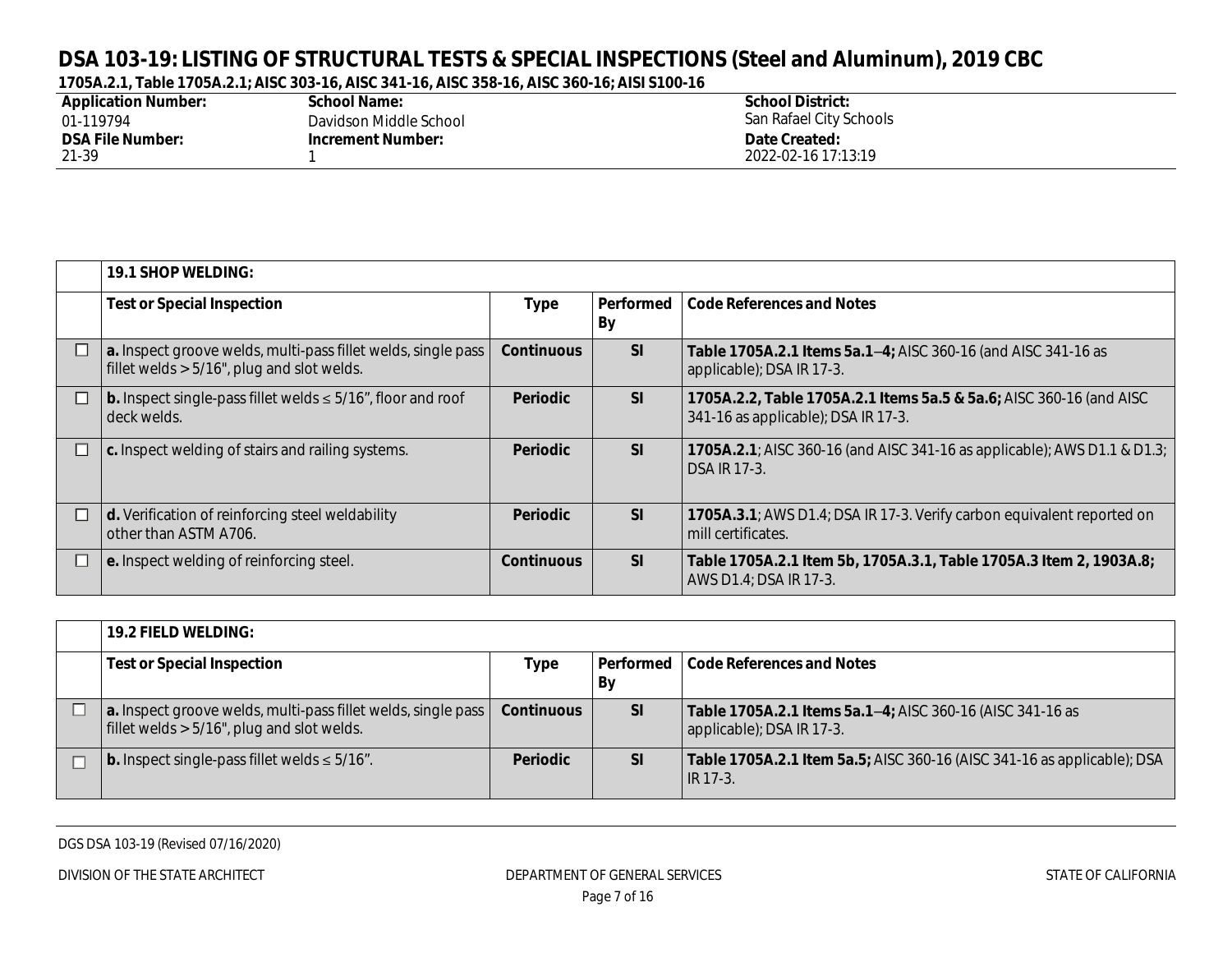| <b>Application Number:</b> | <b>School Name:</b>      | <b>School District:</b> |
|----------------------------|--------------------------|-------------------------|
| 01-119794                  | Davidson Middle School   | San Rafael City Schools |
| <b>DSA File Number:</b>    | <b>Increment Number:</b> | Date Created:           |
| 21-39                      |                          | 2022-02-16 17:13:19     |

|   | c. Inspect end-welded studs (ASTM A-108) installation<br>(including bend test). | <b>Periodic</b>   | <b>SI</b> | 2213A.2; AISC 360-16 (AISC 341-16 as applicable); AWS D1.1; DSA IR 17-3.                                                                                                                          |
|---|---------------------------------------------------------------------------------|-------------------|-----------|---------------------------------------------------------------------------------------------------------------------------------------------------------------------------------------------------|
|   | d. Inspect floor and roof deck welds.                                           | <b>Periodic</b>   | SI        | 1705A.2.2, Table 1705A.2.1 Item 5a.6; AISC 360-16 (AISC 341-16 as<br>applicable); AWS D1.3; DSA IR 17-3.                                                                                          |
| ∟ | e. Inspect welding of structural cold-formed steel.                             | <b>Periodic</b>   | $SI^*$    | 1705A.2.5; AWS D1.3; DSA IR 17-3. The quality control provisions of AISI<br>S240-15 Chapter D shall also apply. * May be performed by the project<br>inspector when specifically approved by DSA. |
| L | f. Inspect welding of stairs and railing systems.                               | <b>Periodic</b>   | $SI^*$    | 1705A.2.1; AISC 360-16 (AISC 341-16 as applicable); AWS D1.1 & D1.3; DSA<br>IR 17-3. * May be performed by the project inspector when specifically<br>approved by DSA.                            |
|   | g. Verification of reinforcing steel weldability.                               | <b>Periodic</b>   | <b>SI</b> | 1705A.3.1; AWS D1.4; DSA IR 17-3. Verify carbon equivalent<br>reported on mill certificates.                                                                                                      |
| L | h. Inspect welding of reinforcing steel.                                        | <b>Continuous</b> | <b>SI</b> | Table 1705A.2.1 Item 5b, 1705A.3.1, Table 1705A.3 Item 2, 1903A.8;<br>AWS D1.4; DSA IR 17-3.                                                                                                      |

| <b>20. NONDESTRUCTIVE TESTING:</b><br>1705A.2.1, Table 1705A.2.1; AISC 303-16, AISC 341-16, AISC 358-16, AISC 360-16; AISI S100-16 |             |            |                                                                                                                             |  |  |  |
|------------------------------------------------------------------------------------------------------------------------------------|-------------|------------|-----------------------------------------------------------------------------------------------------------------------------|--|--|--|
| Performed<br><b>Code References and Notes</b><br><b>Test or Special Inspection</b><br>Type<br>Bv                                   |             |            |                                                                                                                             |  |  |  |
| <b>a.</b> Ultrasonic                                                                                                               | <b>Test</b> | <b>LOR</b> | 1705A.2.1, 1705A.2.5; AISC 341-16 J6.2, AISC 360-16 N5.5; ANSI/<br>ASNT CP-189, SNT-TC-1A; AWS D1.1, AWS D1.8; DSA IR 17-2. |  |  |  |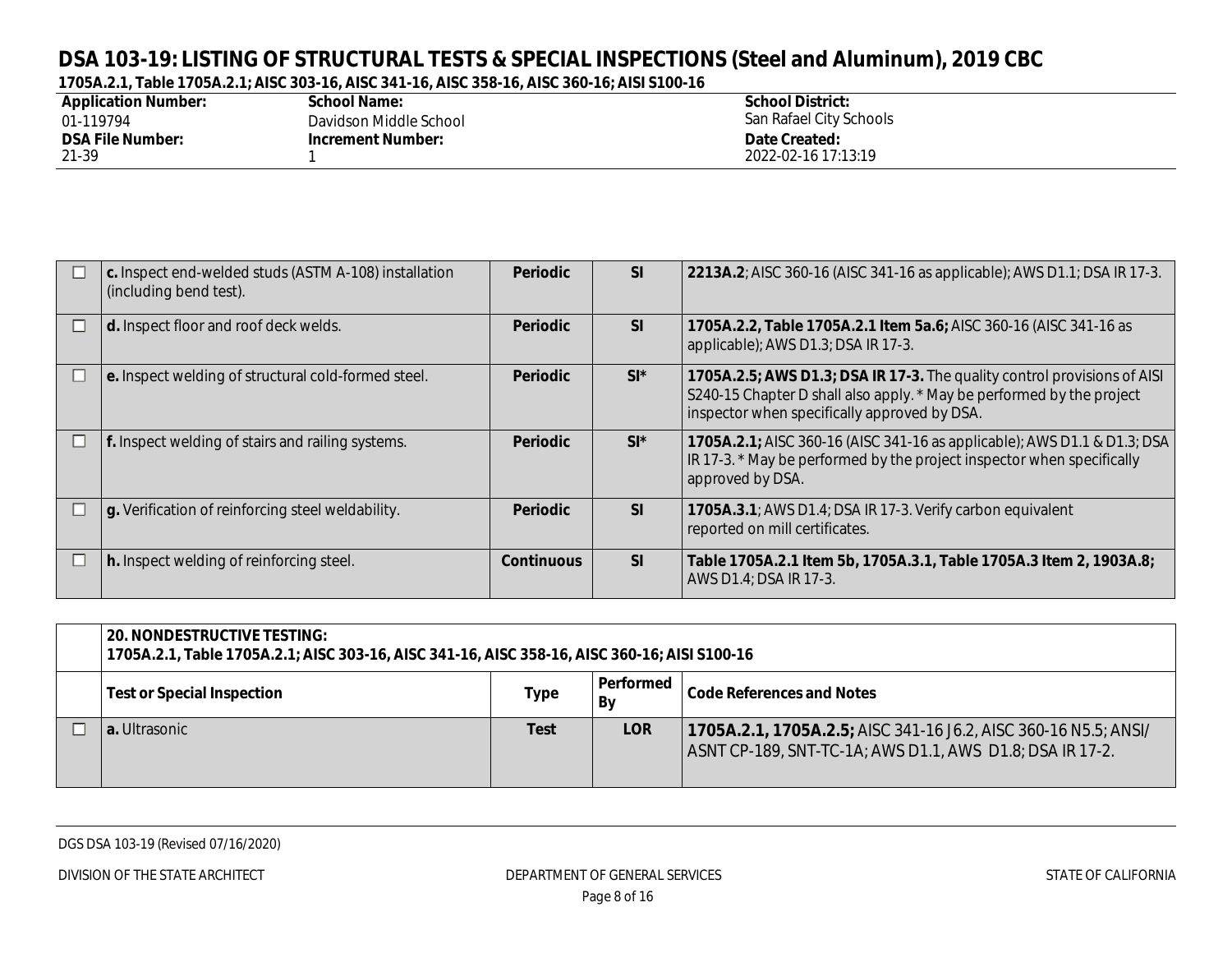| <b>Application Number:</b> | School Name:             | <b>School District:</b> |
|----------------------------|--------------------------|-------------------------|
| 01-119794                  | Davidson Middle School   | San Rafael City Schools |
| <b>DSA File Number:</b>    | <b>Increment Number:</b> | Date Created:           |
| 21-39                      |                          | 2022-02-16 17:13:19     |

| b. Magnetic Particle | Test        | <b>LOR</b> | 1705A.2.1, 1705A.2.5; AISC 341-16 J6.2, AISC 360-16 N5.5; ANSI/<br>  ASNT CP-189, SNT-TC-1A; AWS D1.1, AWS D1.8; DSA IR 17-2. |
|----------------------|-------------|------------|-------------------------------------------------------------------------------------------------------------------------------|
| v.                   | <b>Test</b> | <b>LOR</b> |                                                                                                                               |

| 21. STEEL JOISTS AND TRUSSES: 1705A.2.1, Table 1705A.2.1; AISC 303-16, AISC 341-16, AISC 358-16, AISC 360-16; AISI S100-16                                                                                                                                     |                   |           |                                                                                                                                |  |  |
|----------------------------------------------------------------------------------------------------------------------------------------------------------------------------------------------------------------------------------------------------------------|-------------------|-----------|--------------------------------------------------------------------------------------------------------------------------------|--|--|
| <b>Test or Special Inspection</b>                                                                                                                                                                                                                              | Type              | Performed | Code References and Notes                                                                                                      |  |  |
|                                                                                                                                                                                                                                                                |                   | Bγ        |                                                                                                                                |  |  |
| a. Verify size, type and grade for all chord and web<br>members as well as connectors and weld filler material;<br>verify joist profile, dimensions and camber (if applicable);<br>verify all weld locations, lengths and profiles; mark or tag<br>each joist. | <b>Continuous</b> | <b>SI</b> | 1705A.2.3, Table 1705A.2.3; AWS D1.1; DSA IR 22-3 for steel joists only.<br>1705A.2.4; AWS D1.3 for cold-formed steel trusses. |  |  |

| 22. SPRAY APPLIED FIRE-PROOFING: 1705A.2.1, Table 1705A.2.1; AISC 303-16, AISC 341-16, AISC 358-16, AISC 360-16; AISI S100-16                                                                   |                 |                 |                           |  |  |  |
|-------------------------------------------------------------------------------------------------------------------------------------------------------------------------------------------------|-----------------|-----------------|---------------------------|--|--|--|
| <b>Test or Special Inspection</b>                                                                                                                                                               | <b>Type</b>     | Performed<br>By | Code References and Notes |  |  |  |
| a. Examine structural steel surface conditions, inspect<br>application, take samples, measure thickness and verify<br>compliance of all aspects of application with DSA-<br>approved documents. | <b>Periodic</b> | <b>SI</b>       | 1705A.14.                 |  |  |  |
| <b>b.</b> Test bond strength.                                                                                                                                                                   | Test            | <b>LOR</b>      | 1705A.14.6.               |  |  |  |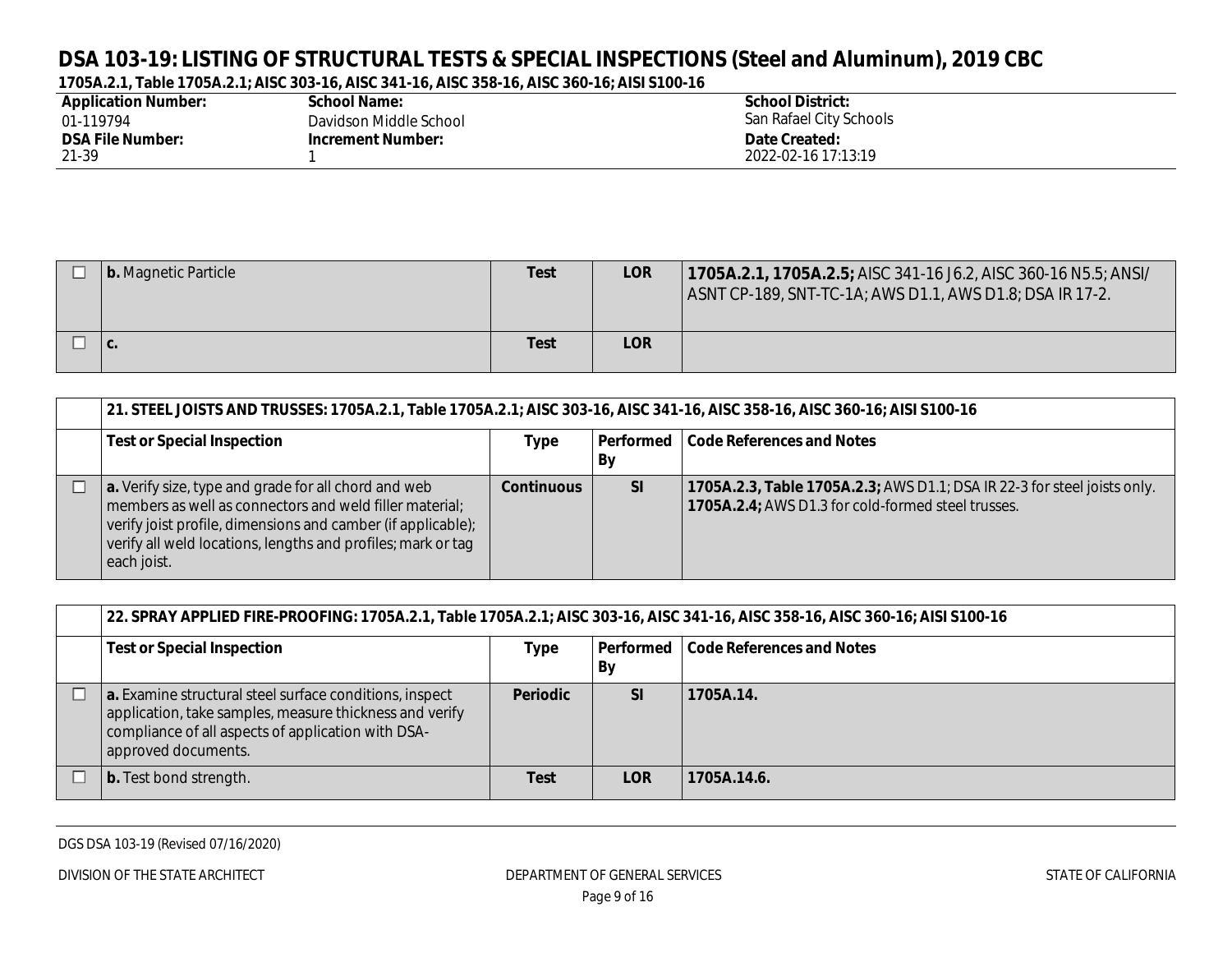| <b>Application Number:</b> | <b>School Name:</b>      | <b>School District:</b> |
|----------------------------|--------------------------|-------------------------|
| 01-119794                  | Davidson Middle School   | San Rafael City Schools |
| <b>DSA File Number:</b>    | <b>Increment Number:</b> | Date Created:           |
| 21-39                      |                          | 2022-02-16 17:13:19     |

| $-$<br><b>c.</b> Test density. | <b>Test</b> | <b>LOR</b> | 1705A.14.5. |
|--------------------------------|-------------|------------|-------------|
|                                |             |            |             |

|                         | 23. ANCHOR BOLTS AND ANCHOR RODS:                  |      |                 |                                                                                                                |  |  |  |
|-------------------------|----------------------------------------------------|------|-----------------|----------------------------------------------------------------------------------------------------------------|--|--|--|
|                         | <b>Test or Special Inspection</b>                  | Type | Performed<br>Bv | Code References and Notes                                                                                      |  |  |  |
| $\overline{\mathsf{v}}$ | <b>a.</b> Anchor Bolts and Anchor Rods             | Test | <b>LOR</b>      | Sample and test anchor bolts and anchor rods not readily identifiable per<br>procedures noted in DSA IR 17-11. |  |  |  |
| ☑                       | b. Threaded rod not used for foundation anchorage. | Test | <b>LOR</b>      | Sample and test threaded rods not readily identifiable per procedures<br>noted in DSA IR 17-11.                |  |  |  |

| <b>Other Steel</b>                |             |           |                                       |  |  |
|-----------------------------------|-------------|-----------|---------------------------------------|--|--|
| <b>Test or Special Inspection</b> | <b>Type</b> | <b>By</b> | Performed   Code References and Notes |  |  |
| а.                                |             |           |                                       |  |  |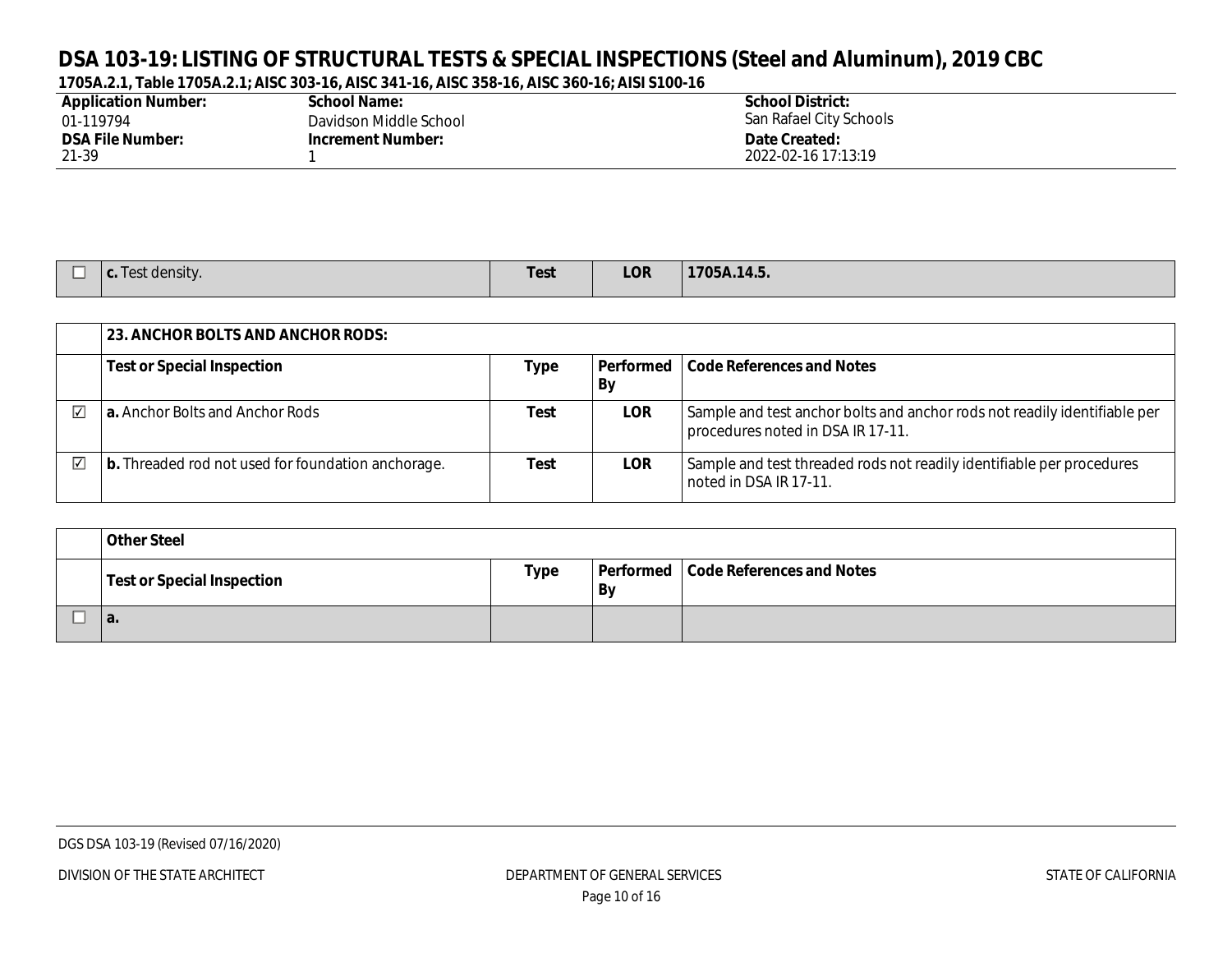## **DSA 103-19: LISTING OF STRUCTURAL TESTS & SPECIAL INSPECTIONS (Other), 2019 CBC**

| <b>Application Number:</b> |
|----------------------------|
| 01-119794                  |
| <b>DSA File Number:</b>    |
| 21-39                      |

**School Name:** Davidson Middle School **Increment Number:** 1

**School District:** San Rafael City Schools **Date Created:** 2022-02-16 17:13:19

|            | <b>26. OTHER:</b>                                                                                |                   |                 |                                                                                                                                                                                                                                                                                                                                                                                       |  |  |  |
|------------|--------------------------------------------------------------------------------------------------|-------------------|-----------------|---------------------------------------------------------------------------------------------------------------------------------------------------------------------------------------------------------------------------------------------------------------------------------------------------------------------------------------------------------------------------------------|--|--|--|
|            | <b>Test or Special Inspection</b>                                                                | <b>Type</b>       | Performed<br>By | <b>Code References and Notes</b>                                                                                                                                                                                                                                                                                                                                                      |  |  |  |
|            | $ $ a. Load test for identified product(s):                                                      | <b>Test</b>       | <b>LOR</b>      | 1709A.2, 1709A.3. Testing is not required for: 1) a product with a<br>valid evaluation service report per DSA IR A-5, or 2) a product that<br>can be justified by structural calculation.                                                                                                                                                                                             |  |  |  |
|            | b. Installation torque for non-HS bolts                                                          | <b>Continuous</b> | $SI^*$          | Applicable to communication towers identified as Essential Service<br>Facility Projects (ESFP). Calibrated wrench use required, verified by SI<br>during installation. DSA Policy PL 18-01: Communication Towers, Poles<br>and Buildings Utilized by State Agencies for Essential Services<br>Communications.*EXCEPTION: Non-ESFP may use PI without need for<br>notification to DSA. |  |  |  |
| $\sqrt{2}$ | c. Rooftop Equipment Anchorage Installation Into Wood                                            | <b>Continuous</b> | <b>PI</b>       |                                                                                                                                                                                                                                                                                                                                                                                       |  |  |  |
| ☑          | d. Suspended Equipment Hanger Rod and Seismic<br>Bracing Installation to Structural Member Above | <b>Continuous</b> | <b>PI</b>       |                                                                                                                                                                                                                                                                                                                                                                                       |  |  |  |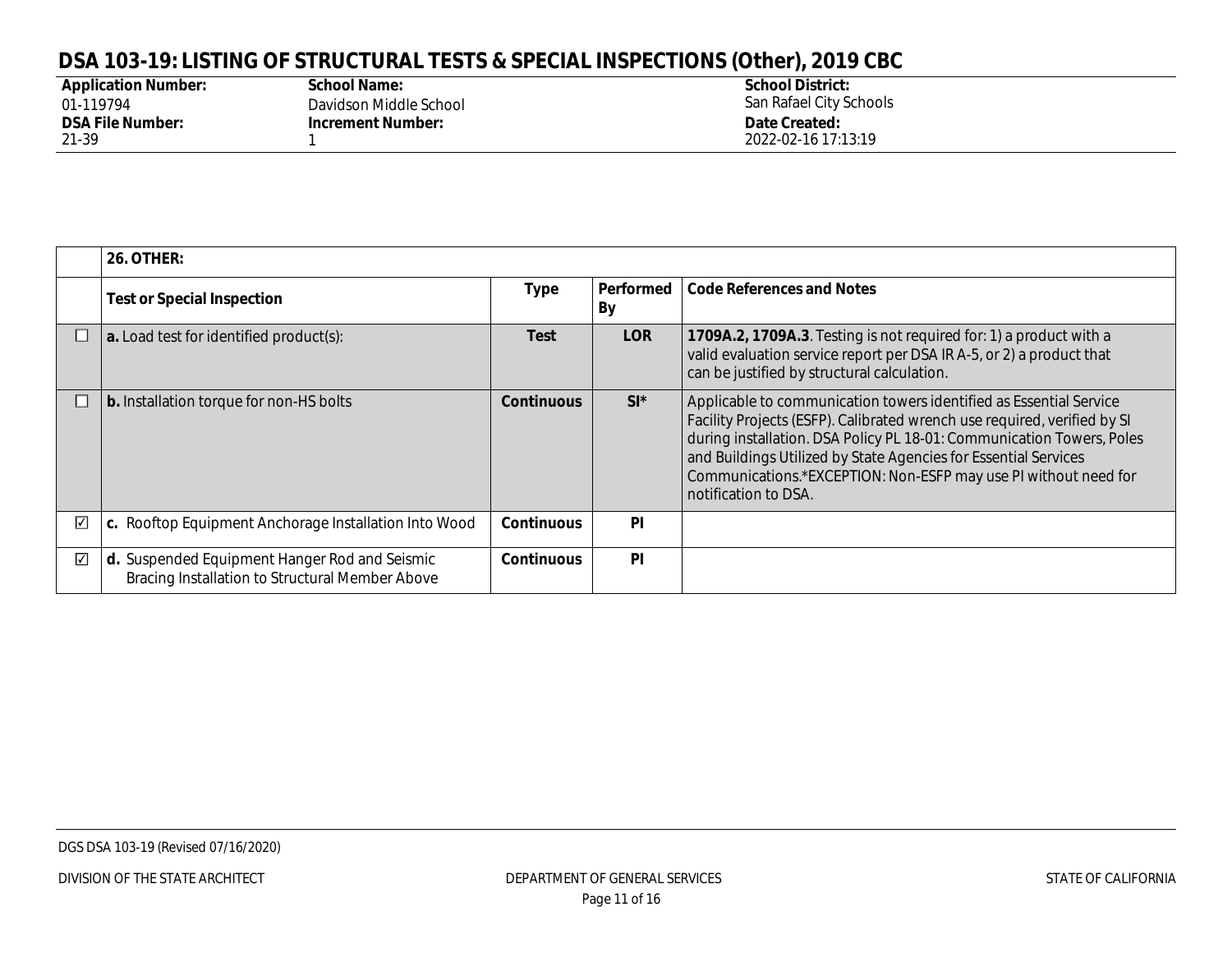#### **Appendix: Work Exempt from DSA Requirements for Structural Tests / Special Inspections**

| <b>Application Number:</b> | <b>School Name:</b>      | <b>School District:</b> |
|----------------------------|--------------------------|-------------------------|
| 01-119794                  | Davidson Middle School   | San Rafael City Schools |
| <b>DSA File Number:</b>    | <b>Increment Number:</b> | Date Created:           |
| 21-39                      |                          | 2022-02-16 17:13:19     |

Exempt items given in DSA IR A-22 or the 2019 CBC (including DSA amendments) and those items identified below with a check mark by the design professional are NOT subject to DSA requirements for the structural tests **/** special inspections noted. **Items marked as exempt shall be identified on the approved construction documents**. The project inspector shall verify all construction complies with the approved construction documents.

|                         | SOILS:                                                                                                                                                                                                                                                                                                                                                                                                                                                                                                                                                                                                                                                                          |
|-------------------------|---------------------------------------------------------------------------------------------------------------------------------------------------------------------------------------------------------------------------------------------------------------------------------------------------------------------------------------------------------------------------------------------------------------------------------------------------------------------------------------------------------------------------------------------------------------------------------------------------------------------------------------------------------------------------------|
|                         | 1. Deep foundations acting as a cantilever footing designed based on minimum allowable pressures per CBC Table 1806A.2 and having no<br>geotechnical report for the following cases: A) free standing sign or scoreboard, B) cell or antenna towers and poles less than 35'-0" tall (e.g., lighting<br>poles, flag poles, poles supporting open mesh fences, etc.), C) single-story structure with dead load less than 5 psf (e.g., open fabric shade structure),<br>or D) covered walkway structure with an apex height less than 10'-0" above adjacent grade.                                                                                                                 |
| $\overline{\mathbf{v}}$ | 2. Shallow foundations, etc. are exempt from special inspections and testing by a Geotechnical Engineer for the following cases: A) buildings without<br>$\mid$ a geotechnical report and meeting the exception item #1 criteria in CBC Section 1803A.2 supported by native soil (any excavation depth) or fill soil<br>(not exceeding 12" depth per CBC Section 1804A.6), B) soil scarification/recompaction not exceeding 12" depth, C) native or fill soil supporting<br>exterior non-structural flatwork (e.g., sidewalks, site concrete ramps, site stairs, parking lots, driveways, etc.), D) unpaved landscaping and playground<br>areas, or E) utility trench backfill. |

|                         | <b>CONCRETE/MASONRY:</b>                                                                                                                                                                                                                                                                                                                               |
|-------------------------|--------------------------------------------------------------------------------------------------------------------------------------------------------------------------------------------------------------------------------------------------------------------------------------------------------------------------------------------------------|
|                         | 1. Post-installed anchors for the following: A) exempt non-structural components (e.g., mechanical, electrical, plumbing equipment - see<br>item 7 for "Welding") given in CBC Section 1617A.1.18 (which replaces ASCE 7-16, Section 13.1.4) or B) interior nonstructural wall<br>  partitions meeting criteria listed in exempt item 3 for "Welding." |
| $\overline{\mathbf{v}}$ | 2. Concrete batch plant inspection is not required for items given in CBC Section 1705A.3.3.2 subject to the requirements and limitations<br>in that section.                                                                                                                                                                                          |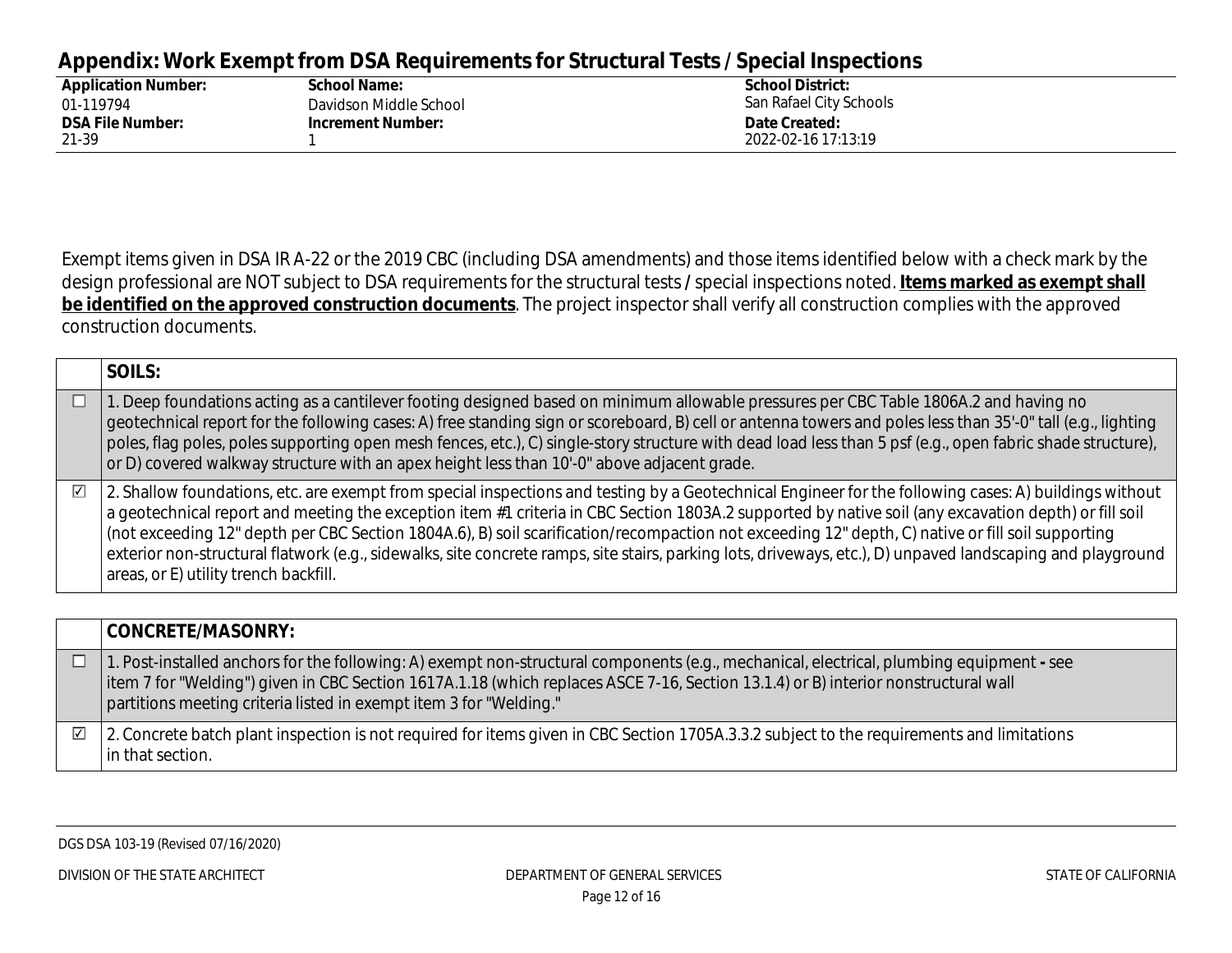## **Appendix: Work Exempt from DSA Requirements for Structural Tests / Special Inspections**

| <b>Application Number:</b> | <b>School Name:</b>      | <b>School District:</b> |
|----------------------------|--------------------------|-------------------------|
| 01-119794                  | Davidson Middle School   | San Rafael City Schools |
| <b>DSA File Number:</b>    | <b>Increment Number:</b> | Date Created:           |
| 21-39                      |                          | 2022-02-16 17:13:19     |

|  | 3. Non-bearing non-shear masonry walls may be exempt from certain DSA masonry testing and special inspection items as allowed per DSA<br>IR 21-1.16. Refer to construction documents for specific exemptions accordingly for each applicable wall condition. |
|--|--------------------------------------------------------------------------------------------------------------------------------------------------------------------------------------------------------------------------------------------------------------|
|  | $\vert$ 4. Epoxy shear dowels in site flatwork and/or other non-structural concrete.                                                                                                                                                                         |
|  | $\Box$ 5. Testing of reinforcing bars is not required for items given in CBC Section 1910A.2 subject to the requirements and limitations<br>l in that section.                                                                                               |

|                  | Welding:                                                                                                                                                                                                                                                                                                                                                                                                                                                                                                         |
|------------------|------------------------------------------------------------------------------------------------------------------------------------------------------------------------------------------------------------------------------------------------------------------------------------------------------------------------------------------------------------------------------------------------------------------------------------------------------------------------------------------------------------------|
| $\sqrt{}$        | 1. Solid-clad and open-mesh gates with maximum leaf span or rolling section for rolling gates of 10' and apex height less than 8'-0" above lowest<br>adjacent grade. When located above circulation or occupied space below, these gates are not located within 1.5x gate/fence height (max 8'-0") to the<br>edge of floor or roof.                                                                                                                                                                              |
| $\Box$           | 2. Handrails, quardrails, and modular or relocatable ramps associated with walking surfaces less than 30" above adjacent grade (excluding post base<br>connections per the 'Exception' language in Section 1705A.2.1); fillet welds shall not be ground flush.                                                                                                                                                                                                                                                   |
| $\Box$           | 3. Non-structural interior cold-formed steel framing spanning less than 15'-0", such as in interior partitions, interior soffits, etc. supporting only self<br>weight and light-weight finishes or adhered tile, masonry, stone, or terra cotta veneer no more than 5/8" thickness and apex less than 20'-0" in height<br>and not over an exit way. Maximum tributary load to a member shall not exceed the equivalent of that occurring from a 10'x10' opening in a 15' tall<br>wall for a header or king stud. |
| $\Box$           | 4. Manufactured support frames and curbs using hot rolled or cold-formed steel (i.e., light gauge) for mechanical, electrical, or plumbing equipment<br>weighing less than 2000# (equipment only) (connections of such frames to superstructure elements using welding will require special inspection as<br>noted in selected item(s) for Sections 19, 19.1 and/or 19.2 of listing above).                                                                                                                      |
| <b>TELESCOPE</b> | 5. Manufactured components (e.g., Tolco, B-Line, Afcon, etc.) for mechanical, electrical, or plumbing hanger support and bracing (connections of such<br>components to superstructure elements using welding will require special inspection as noted in selected item(s) for Sections 19, 19.1 and/or 19.2 of<br>listing above).                                                                                                                                                                                |

DGS DSA 103-19 (Revised 07/16/2020)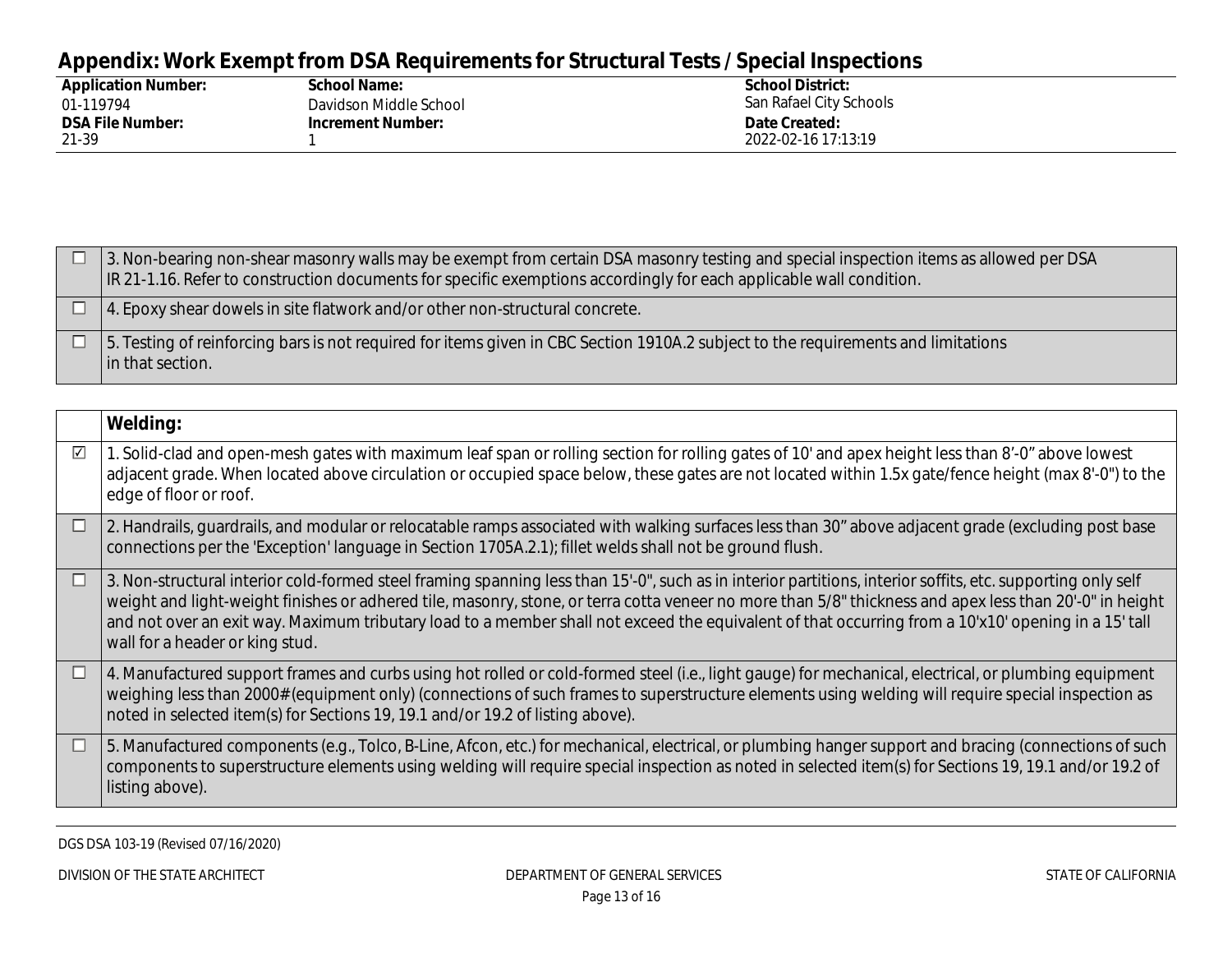## **Appendix: Work Exempt from DSA Requirements for Structural Tests / Special Inspections**

| <b>Application Number:</b> | <b>School Name:</b>      | <b>School District:</b> |
|----------------------------|--------------------------|-------------------------|
| 01-119794                  | Davidson Middle School   | San Rafael City Schools |
| <b>DSA File Number:</b>    | <b>Increment Number:</b> | Date Created:           |
| 21-39                      |                          | 2022-02-16 17:13:19     |

| 6. TV Brackets, projector mounts with a valid listing (see DSA IR A-5) and recreational equipment (e.g., playground structures, basketball backstops,<br>etc.) (connections of such elements to superstructure elements using welding will require special inspection as noted in selected item(s) for section<br>19, 19.1 and/or 19.2 located in the Steel/Aluminum category).                                          |
|--------------------------------------------------------------------------------------------------------------------------------------------------------------------------------------------------------------------------------------------------------------------------------------------------------------------------------------------------------------------------------------------------------------------------|
| 7. Any support for exempt non-structural components given in CBC Section 1617A.1.18 (which replaces ASCE 7-16, Section 13.1.4) meeting the<br>  following: A) when supported on a floor/roof, <400# and resulting composite center of mass (including component's center of mass) ≤4' above<br>supporting floor/roof, B) when hung from a wall or roof/floor, <20# for discrete units or <5 plf for distributed systems. |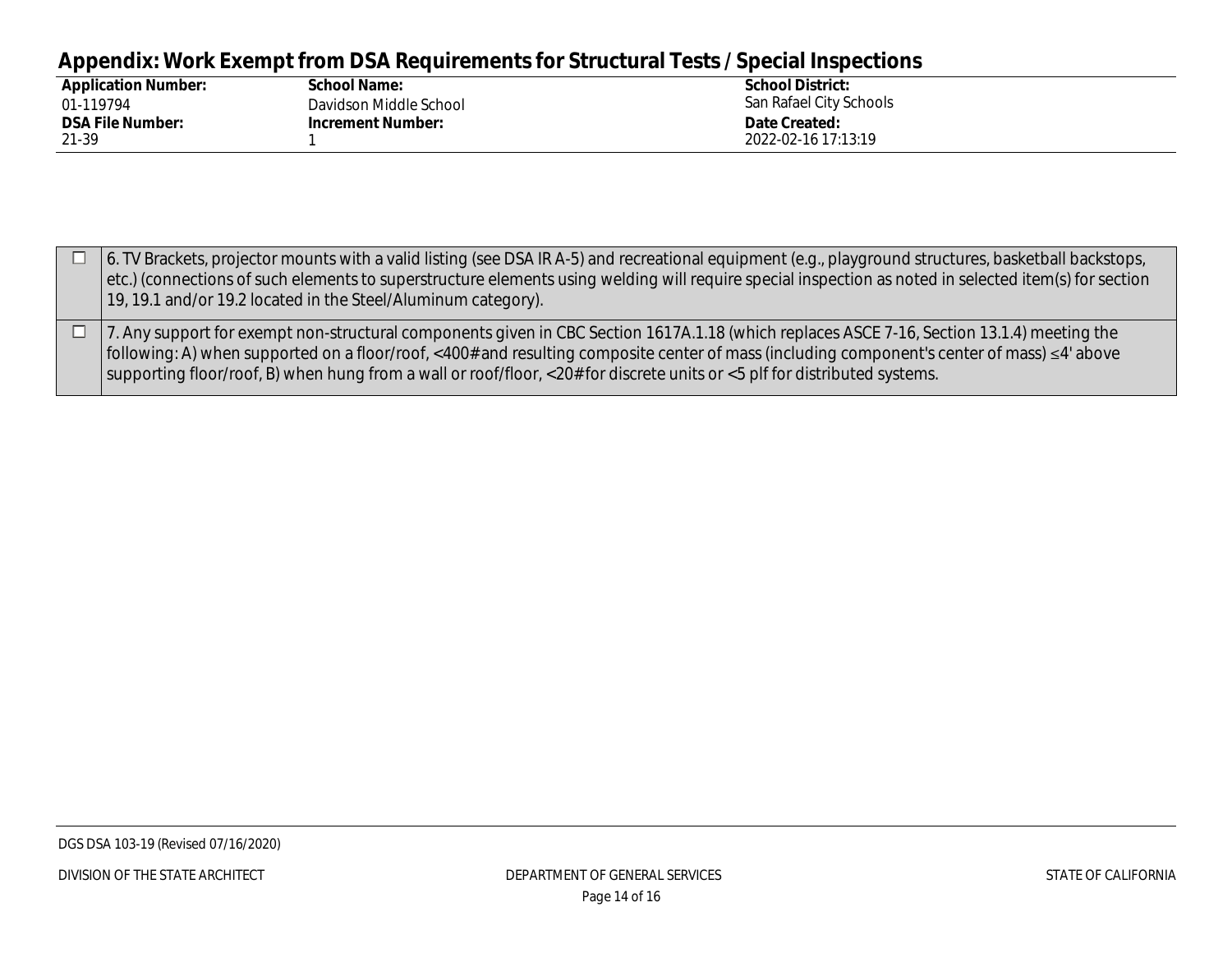### **DSA 103-19: LISTING OF STRUCTURAL TESTS & SPECIAL INSPECTIONS(SIGNATURE), 2019 CBC**

| <b>Application Number:</b> |
|----------------------------|
| 01-119794                  |
| <b>DSA File Number:</b>    |
| 21-39                      |

**School Name:** Davidson Middle School **Increment Number:** 1

**School District:** San Rafael City Schools **Date Created:** 2022-02-16 17:13:19

| Name of Architect or Engineer in general responsible charge:             |            |  |  |
|--------------------------------------------------------------------------|------------|--|--|
|                                                                          |            |  |  |
| Name of Structural Engineer (When structural design has been delegated): |            |  |  |
| Chris Warner, SE                                                         |            |  |  |
| Signature of Architect or Structural Engineer:                           | Date:      |  |  |
| Un Sham                                                                  | 02/16/2022 |  |  |

**Note:** To facilitate DSA electronic mark-ups and identification stamp application, DSA recommends against using secured electronic or digital signatures.

| <b>DSA STAMP</b> |  |
|------------------|--|
|                  |  |
|                  |  |
|                  |  |
|                  |  |
|                  |  |
|                  |  |